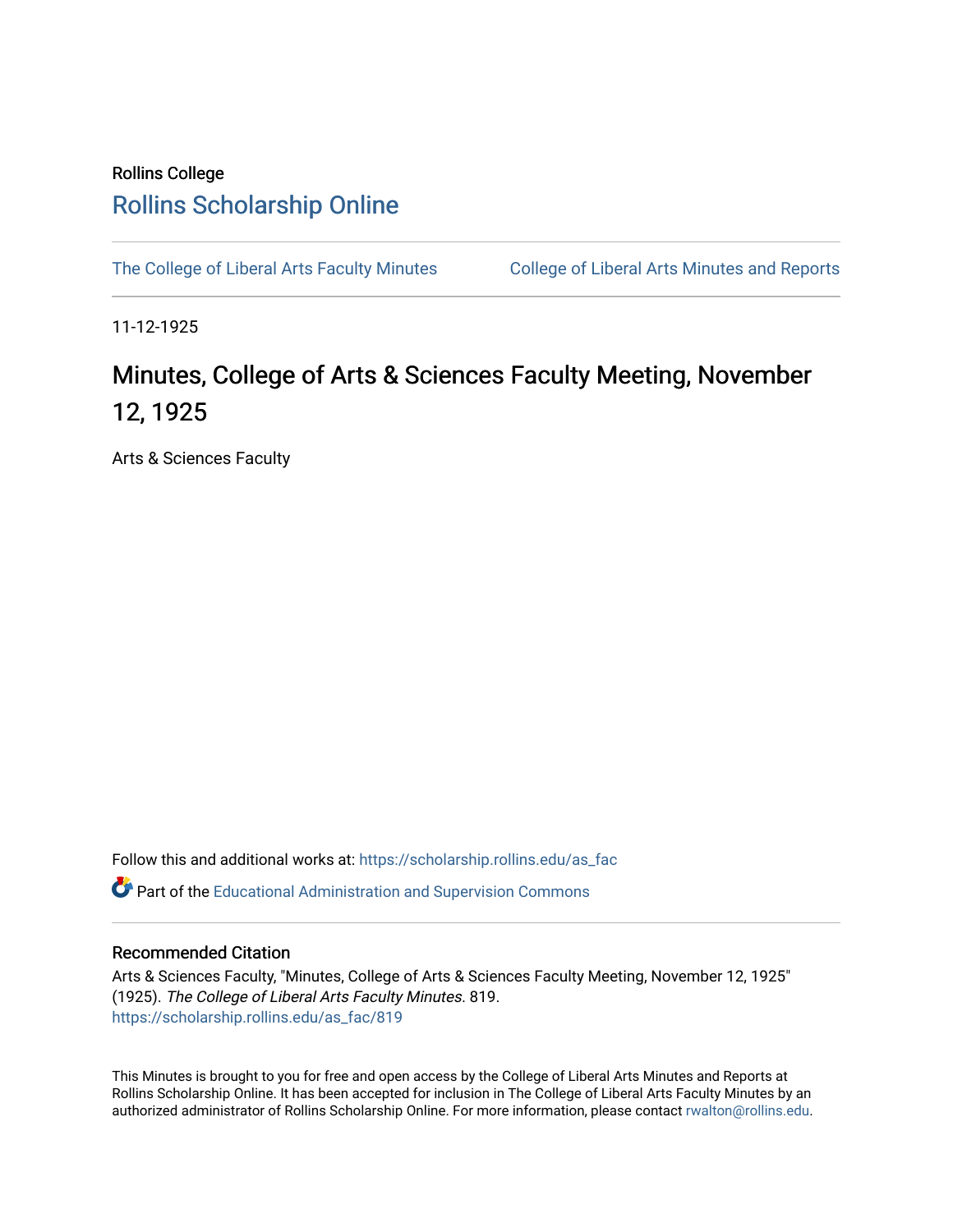Minutes of Faculty meeting -- November 12, 1925.

Dean Sprague opened the meeting by introducing the subject of cheating in class--after much discussion Prof Harris suggested the blue books be used, and handed out by teacher.

Dean Sprague then asked that the Assembly hour be observed more carefully. permission for absence should be had fram Dean, the same as from daily chapel excersises.

Campus Committee rules were then read and discussed at length. Prof. Callahan then moved that we defer action on said rules. for a few days, and that a copy of the rules be placed in the hands of each member of the Faculty for careful perusal, this motion was seconded by Prof. Feuerstein. Carried. Meeting to be Tuesday, Nov. 17, 3:30 P.M.

Prof. Harris moved, second by Prof. Callahen that freshmen who did not have their work made up by Nov. 23would not be allowed to play on foot-ball team.

Adjourned 6:15 P.M.